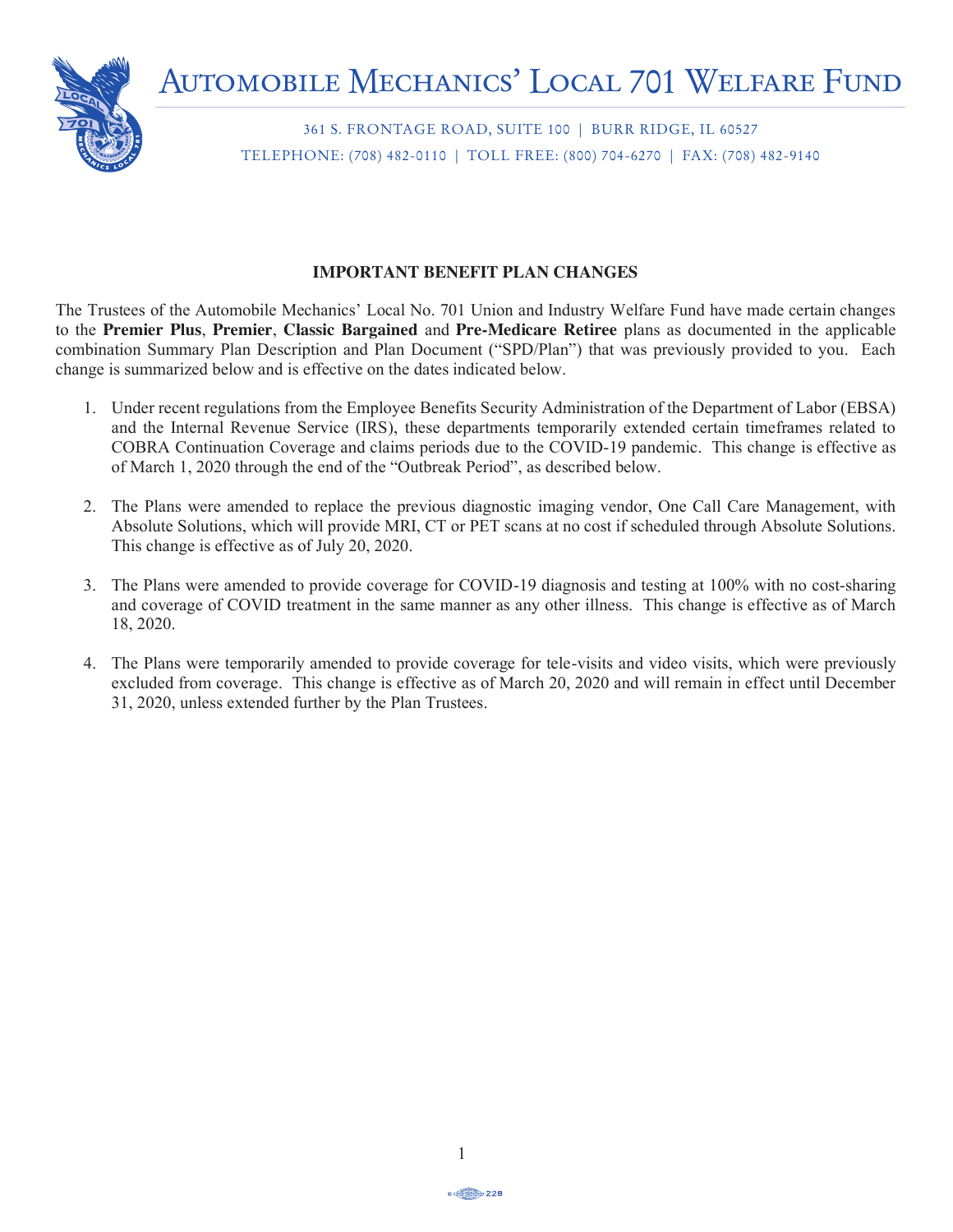### **SUMMARY OF MATERIAL MODIFICATIONS**

This document, referred to as a "summary of material modifications," is intended to supplement the SPD/Plan. **You should retain this summary of material modifications with your copy of the SPD/Plan.** If you have any questions, you may contact the Fund Office (708) 482-0110  $\sim$  Toll Free (800) 704-6270.

#### **1. Extensions of COBRA Continuation Coverage and Claims Periods During the COVID-19 Outbreak Period**

Under recent regulations from EBSA and the IRS, the Plan cannot take into account the period of time known as the "Outbreak Period" when determining whether certain actions were timely.

The Outbreak Period runs from March 1, 2020 to the date that is 60 days after the announcement of the end of the National Emergency that was declared for the COVID-19 pandemic, or such other date announced by EBSA and the IRS. As of the printing of this SMM, we do not know when the Outbreak Period will end.

Effective March 1, 2020, the Outbreak Period will be disregarded for purposes of determining the following deadlines, if applicable:

- The time period for you to enroll your Dependents in the Plan after you have a life event, such as getting married or having a baby (i.e., 90 days after such life event) or after losing coverage under another group health plan (i.e., 63 days after such loss of coverage) or losing Medicaid or CHIP or eligibility for premium assistance under Medicaid or CHIP (i.e., 60 days after such loss of eligibility or coverage)
- The time period for you to notify the Plan of a qualifying event that would make you eligible for continuation coverage under the Consolidated Omnibus Budget Reconciliation Act (COBRA), such as a divorce, separation or a child ceasing to meet the Plan's eligibility requirements (60 days after the qualifying event)
- The 14-day time period for the Plan to send you a COBRA election notice once it learns of a qualifying event that you report or that your employer reports (such as a reduction in hours, layoff or termination for reasons other than gross misconduct)
- The time period for you to elect COBRA continuation coverage (60 days after you receive the COBRA election notice)
- The time period for you to pay your COBRA premiums if you have elected COBRA continuation coverage (45 days for the initial premium, by the first of the month for each month of coverage thereafter subject to a 30-day grace period)
- The time period to file a benefit claim (generally 1 year from the date of service)
- The time period to appeal the denial of a benefit claim or an adverse benefit determination (generally 180 days after the denial of the claim)
- The time period to seek an external review if the denial of your benefit claim involved medical judgment (generally 4 months from the denial of the claim)
- The time period to submit information necessary to perfect your claim for external review

#### **Examples of How This Affects The Time For Enrollments For Life Events**

If you had a baby on May 1, 2020 and wish to enroll him or her in the Plan, you will have until 90 days after the Outbreak Period ends to enroll your new child in the Plan for the coverage to be retroactive to the date of birth.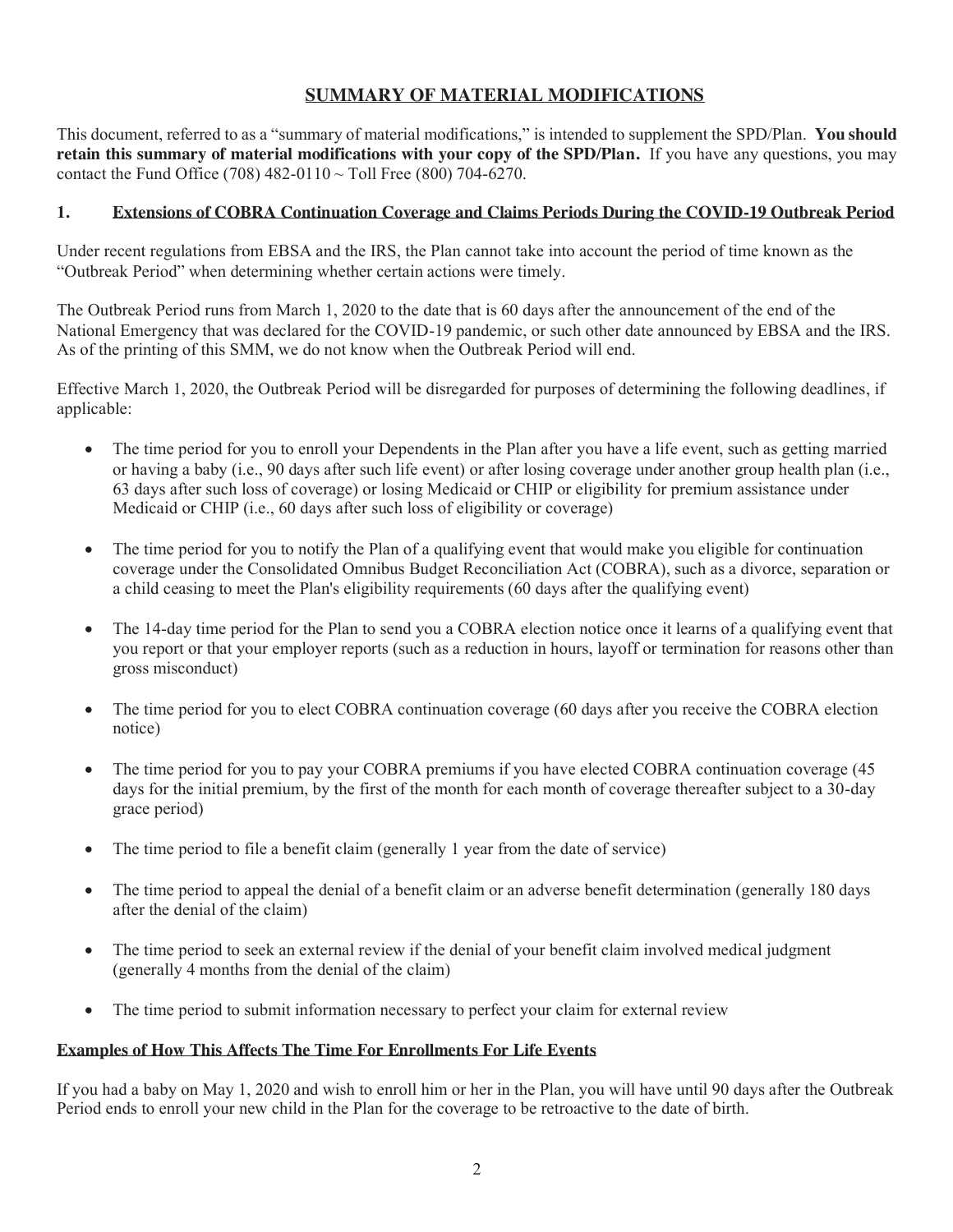If you got married on May 1, 2020 and wish to enroll him or her in the Plan, you will have until 90 days after the Outbreak Period ends to enroll your new spouse in the Plan for the coverage to be retroactive to the date of marriage.

## **Examples of How This Affects The Time To File and Appeal Benefit Claims Examples of How This Affects The Time To File and Appeal Benefit Claims**

If you received outpatient medical treatment on May 1, 2020, you have until 1 year after the Outbreak Period ends to file a claim for benefits related to that treatment. claim for benefits related to that treatment.

If you submitted a claim for outpatient medical treatment and it was denied on May 1, 2020, you have until 180 days after the Outbreak Periods ends to file an appeal on that claim. the Outbreak Periods ends to file an appeal on that claim.

# **Examples of How This Affects The Time To Enroll In COBRA Continuation Coverage Examples of How This Affects The Time To Enroll In COBRA Continuation Coverage**

If you were laid off and you were sent a COBRA election notice on May 1, 2020, you will have 60 days after the If you were laid off and you were sent a COBRA election notice on May 1, 2020, you will have 60 days after the Outbreak Period ends to elect COBRA continuation coverage. Outbreak Period ends to elect COBRA continuation coverage.

If you divorced your spouse and he or she was sent a COBRA election notice on May 1, 2020, he or she will have 60 days after the Outbreak Period ends to elect COBRA continuation coverage. after the Outbreak Period ends to elect COBRA continuation coverage.

## **Example of How This Affects The Time To Pay COBRA Premiums Example of How This Affects The Time To Pay COBRA Premiums**

Under the Plan's written terms, premiums for COBRA coverage are due on the first day of the month of coverage (e.g., premiums are due March 1 for COBRA coverage in March). You generally have a 30-day grace period for existing premiums are due March 1 for COBRA coverage in March). You generally have a 30-day grace period for existing COBRA elections (45-day for initial COBRA coverage elections) to pay the premium before COBRA coverage is COBRA elections (45-day for initial COBRA coverage elections) to pay the premium before COBRA coverage is terminated. If you do not pay the premium by the end of the grace period, your COBRA coverage is terminated terminated. If you do not pay the premium by the end of the grace period, your COBRA coverage is terminated *retroactively* to the first of the month for which you failed to pay the premium. *retroactively* to the first of the month for which you failed to pay the premium.

However, despite this general rule, if, for example, you were on COBRA continuation coverage as of March 1, 2020 and failed to make the March 2020 payment or any subsequent payments, you will have until 30 days after the Outbreak Period ends to pay the past-due premium for March or any subsequent payments, you will have differ 50 days after the Outbreak

### .<br>However, please note that claims that come in during a month of coverage for which no COBRA premium has been However, please hole that claims that come in auring a month of coverage for which no CODKA premium has been<br>received will be suspended and not paid until the premium for that month of coverage is received. If the premium received, the claims will be paid retroactively. received, the claims will be paid retroactively.

Once the Outbreak Period ends, you must pay *all* COBRA premiums past due within 30 days. If you fail to do so, your coverage will be terminated *retroactively* to the first day of the first month of coverage for which no premium was paid, and the Plan will seek to recover any benefits that were paid on your behalf for all months of coverage for which no and the Fian win seek to recover any benefits that were paid on your behan for an months of coverage for which ho<br>payment was made. Recovery will be sought from you and/or your medical (including prescription drug) or visi providers, which could leave you with large and unexpected out-of-pocket expenses. providers, which could leave you with large and unexpected out-of-pocket expenses.

For example, if the Outbreak Period ends on August 1, 2020, and on that date you owe premiums for March, April, May, June and July COBRA coverage, you must pay all of those premiums by August 31, 2020. If you fail to do so, your June and July COBRA coverage, you must pay all of those premiums by August 31, 2020. If you fail to do so, your coverage will be retroactively terminated as of March 1, 2020. You and your medical (including prescription drug) and vision service providers will be responsible to reimburse the Plan for any benefits paid on your behalf on and after March 1, 2020, and you will be responsible to pay those service providers out of your own pocket. 1, 2020, and you will be responsible to pay those service providers out of your own pocket.

In addition, please note that the maximum period of COBRA continuation coverage is **not** extended by this rule. For example, if your maximum period of COBRA continuation coverage would end on June 1, 2020, it will still end on that date. date.

# 2. **Change to the Plans' Diagnostic Imaging Vendor to Absolute Solutions** 2. **Change to the Plans' Diagnostic Imaging Vendor to Absolute Solutions**

The Plans switched from One Call Care Management to Absolute Solutions as its preferred diagnostic imaging vendor for The Frans switched from One Can Care Management to Absolute Solutions as its preferred diagnostic maging vendor for<br>MRI, CT and PET scans effective as of July 20, 2020. The new contact information for Absolute Solutions is 5040 or www.absolutedx.com. 5040 or www.absolutedx.com.